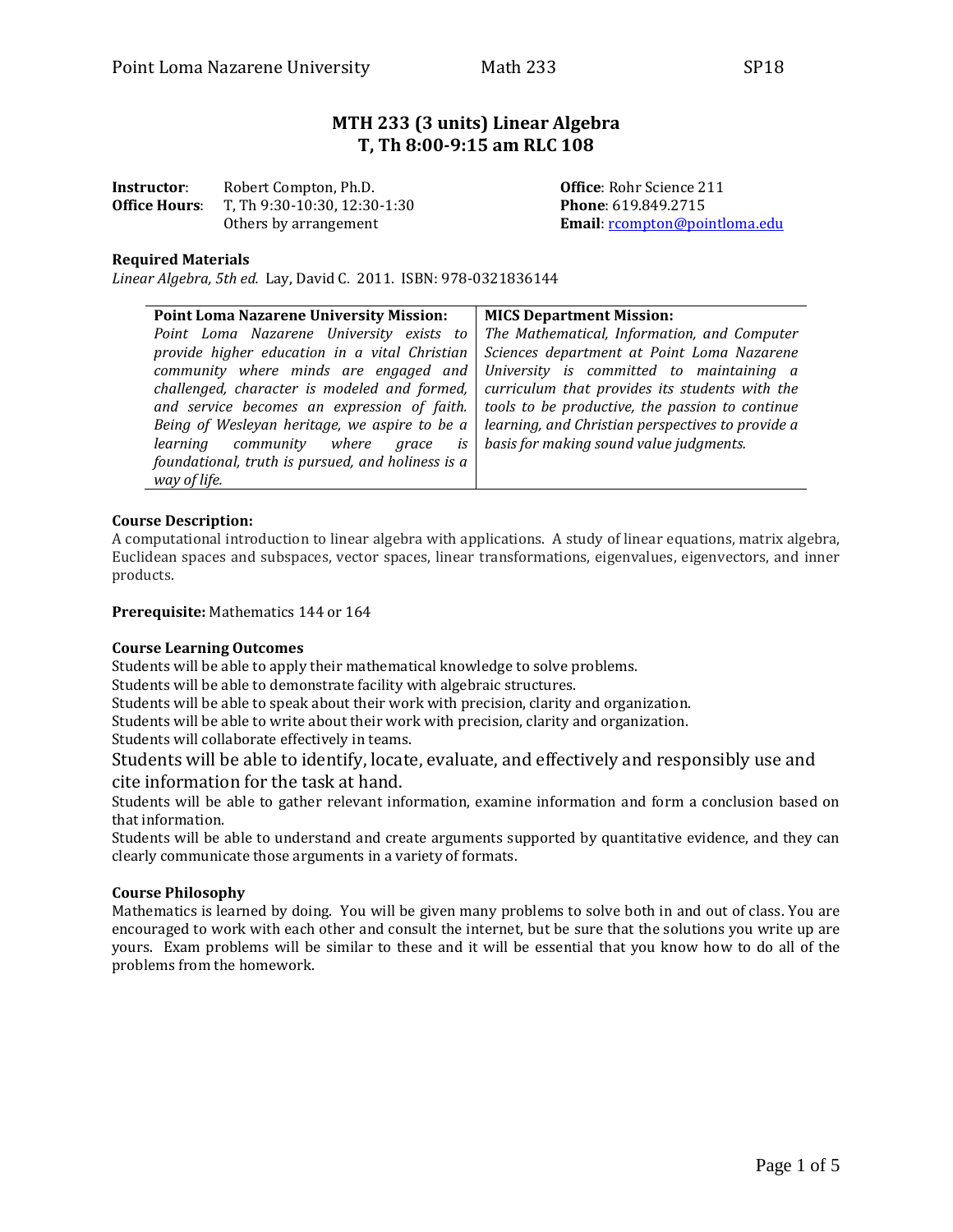# **Grading Policies**

| <b>Grading Distribution</b>    | Percent |  |
|--------------------------------|---------|--|
| Two Examinations at 20% each   | 40      |  |
| Final Exam                     | 30      |  |
| <b>Homework and Activities</b> | 25      |  |
| Literature Review              | 5       |  |
| Total                          | 100     |  |

# **Grading scale**

| $\vert$ Grading Scale in percentages $\vert A \vert$ |                                                                                       |  |
|------------------------------------------------------|---------------------------------------------------------------------------------------|--|
|                                                      | $\left(87.5, 90\right)$ $\left(77.5, 80\right)$ $\left(67.5, 70\right)$               |  |
|                                                      | $\mid$ [92.5, 100] $\mid$ [82.5, 87.5] $\mid$ [72.5, 77.5] $\mid$ [62.5, 67.5] $\mid$ |  |
|                                                      | $\mid$ [90, 92.5) $\mid$ [80, 82.5) $\mid$ [70, 72.5) $\mid$ [60, 62.5)               |  |

#### **Grade components**:

The grade components are homework (text exercises), tests, and the final examination.

- **Late work**. A written assignment or computer assignment is late if it is not received at the beginning of class on the due date. Late work need not be accepted. Work accepted late may be assessed a penalty. Make-up tests will only be given by arrangement with the instructor for reasons of documented emergency.
- **Accuracy of solutions**. Written assignments and examination questions and problems must be formulated carefully in terms of words and symbols used in the course. Credit is determined by the degree to which answers and solutions respond to the specific question or problem stated. Maximize your credit by learning the language and symbols of the course.
- **Written Assignments**. Collected assignments must be prepared in a style suitable for grading. The following guidelines are used to determine credit:
	- o the organization must be easy to follow
	- o the work must be legible
	- o complete solutions must be written for problems (not just answers); answers must be clearly marked
	- o use complete sentences to answer questions
- **Literature Reviews:** You will be responsible for finding two journal article applying tools from linear algebra and then writing a brief summary to present to the class. Grading details and dates will be provided in class.
- **Examinations and the Final Examination**. Examinations and the Final Examination will include problems and questions over material assigned in the text, readings and handouts, as well as material presented in class.

No examination shall be missed without prior consent or a well documented emergency beyond your control. A score of zero will be assigned for an examination that is missed without prior consent or a well documented emergency beyond your control.

The examination schedule is included in the daily schedule. This instructor does not intend to accept excuses such as poor communication with parents, benefactors, surf team sponsors and/or travel agents.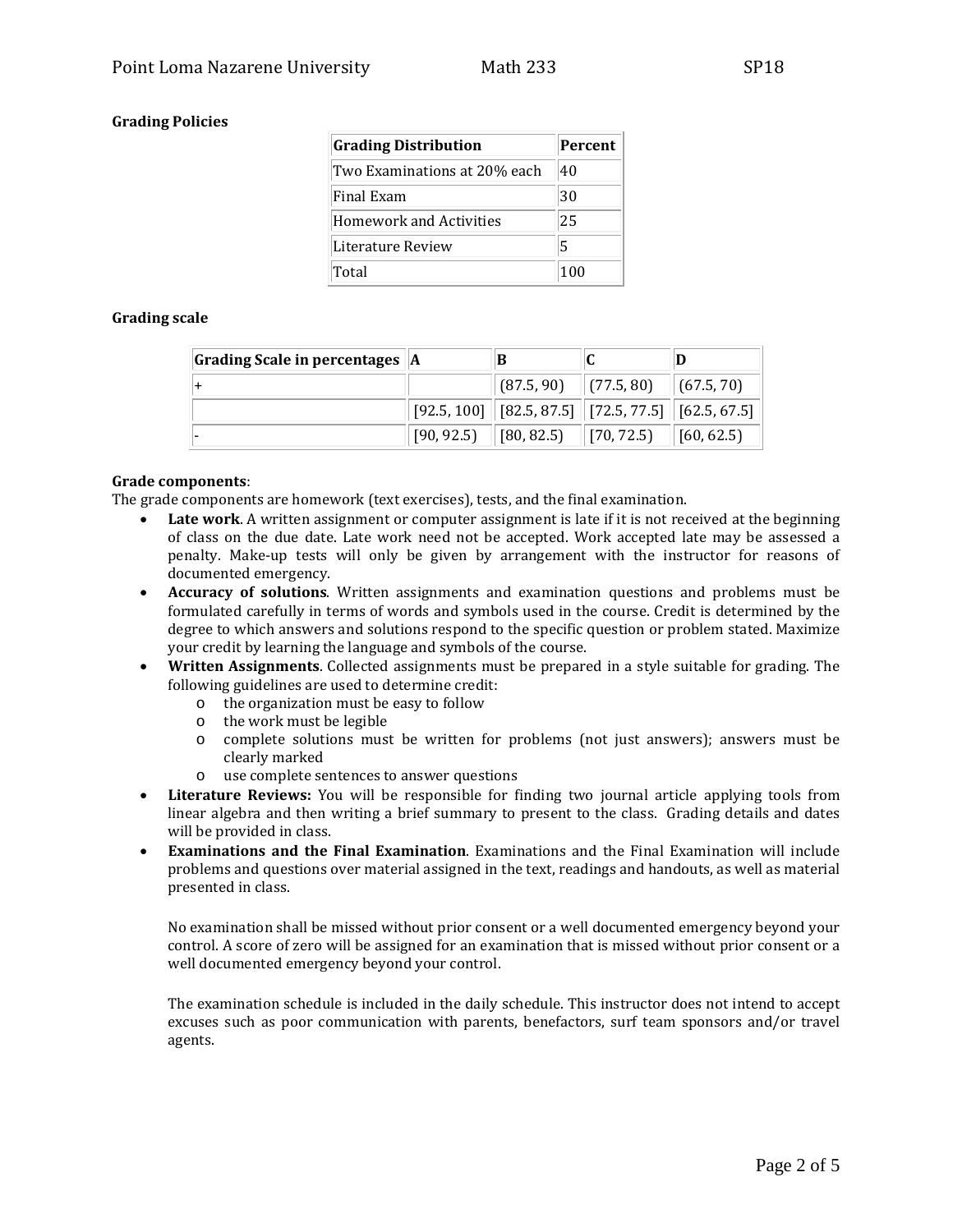#### **Attendance:**

Attendance is expected at each class session. In the event of an absence you are responsible for the material covered in class and the assignments given that day.

Regular and punctual attendance at all classes is considered essential to optimum academic achievement. If the student is absent from more than 10 percent of class meetings, the faculty member can file a written report which may result in de-enrollment. If the absences exceed 20 percent, the student may be de-enrolled without notice until the university drop date or, after that date, receive the appropriate grade for their work and participation. See [Attendance Policy](https://catalog.pointloma.edu/content.php?catoid=28&navoid=1761#Class_Attendance) in the in the Undergraduate Academic Catalog.

#### **Class Enrollment:**

It is the student's responsibility to maintain his/her class schedule. Should the need arise to drop this course (personal emergencies, poor performance, etc.), the student has the responsibility to follow through (provided the drop date meets the stated calendar deadline established by the university), not the instructor. Simply ceasing to attend this course or failing to follow through to arrange for a change of registration (drop/add) may easily result in a grade of F on the official transcript.

#### **Academic Accommodations:**

If you have a diagnosed disability, please contact PLNU's Disability Resource Center (DRC) within the first two weeks of class to demonstrate need and to register for accommodation by phone at 619-849-2486 or by e-mail a[t DRC@pointloma.edu.](mailto:DRC@pointloma.edu) See [Disability Resource Center](http://www.pointloma.edu/experience/offices/administrative-offices/academic-advising-office/disability-resource-center) for additional information. For more details see the PLNU catalog under [Academic Accommodations.](https://catalog.pointloma.edu/content.php?catoid=28&navoid=1761#Academic_Accommodations) Students with learning disabilities who may need accommodations should discuss options with the instructor during the first two weeks of class.

#### **Academic Honesty:**

Students should demonstrate academic honesty by doing original work and by giving appropriate credit to the ideas of others. Academic dishonesty is the act of presenting information, ideas, and/or concepts as one's own when in reality they are the results of another person's creativity and effort. A faculty member who believes a situation involving academic dishonesty has been detected may assign a failing grade for that assignment or examination, or, depending on the seriousness of the offense, for the course. Faculty should follow and students may appeal using the procedure in the university Catalog. See [the catalog](https://catalog.pointloma.edu/content.php?catoid=28&navoid=1761#Academic_Honesty) for definitions of kinds of academic dishonesty and for further policy information.

#### **Final Exam: Date and Time:**

The final exam date and time is set by the university at the beginning of the semester and may not be changed by the instructor. This schedule can be found on the university website and in th course calendar. No requests for early examinations will be approved. Only in the case that a student is required to take three exams during the same day of finals week, is an instructor authorized to consider changing the exam date and time for that particular student.

## **Copyright Protected Materials:**

Point Loma Nazarene University, as a non-profit educational institution, is entitled by law to use materials protected by the US Copyright Act for classroom education. Any use of those materials outside the class may violate the law.

## **Credit Hour:**

In the interest of providing sufficient time to accomplish the stated course learning outcomes, this class meets the PLNU credit hour policy for a 3 unit class delivered over 15 weeks. Specific details about how the class meets the credit hour requirements can be provided upon request.

**Cell Phones:** Turn off any cell phone, pager or things that make noise while you are in class. Also, do not text or work on other classes while in class -to do so is disrespectful to me and your classmates.

**General Advice:** The key to success in this class is to attend lectures regularly and do your homework. You learn mathematics by doing it yourself. You should expect to spend approximately two hours outside of class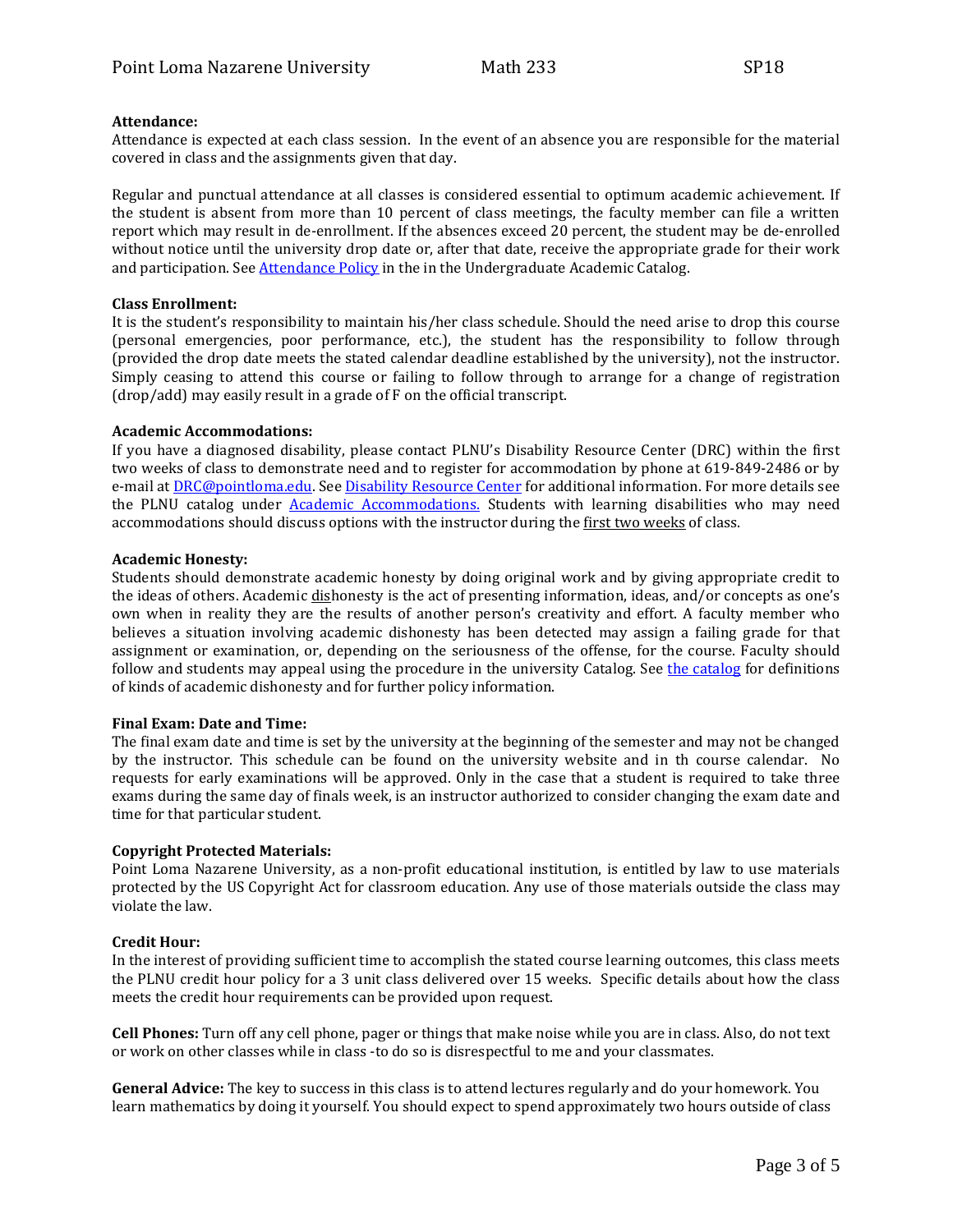working on homework and going over concepts for every one hour in class. When doing your homework, please note it is normal to not be able to do every problem correctly on the first attempt. Do not be discouraged, instead, seek help.

#### **Sources of Help:**

- 1. Me. If you have questions, ask me. See office hours.
- 2. FREE TUTORING- Math Learning Center, RS-230. Hours are posted on the door.
- 3. Other classmates. Form study groups! Work together!

**The Final Exam is 7:30-10:00 Thursday May 3, 2016 and it is a Comprehensive Examination.**